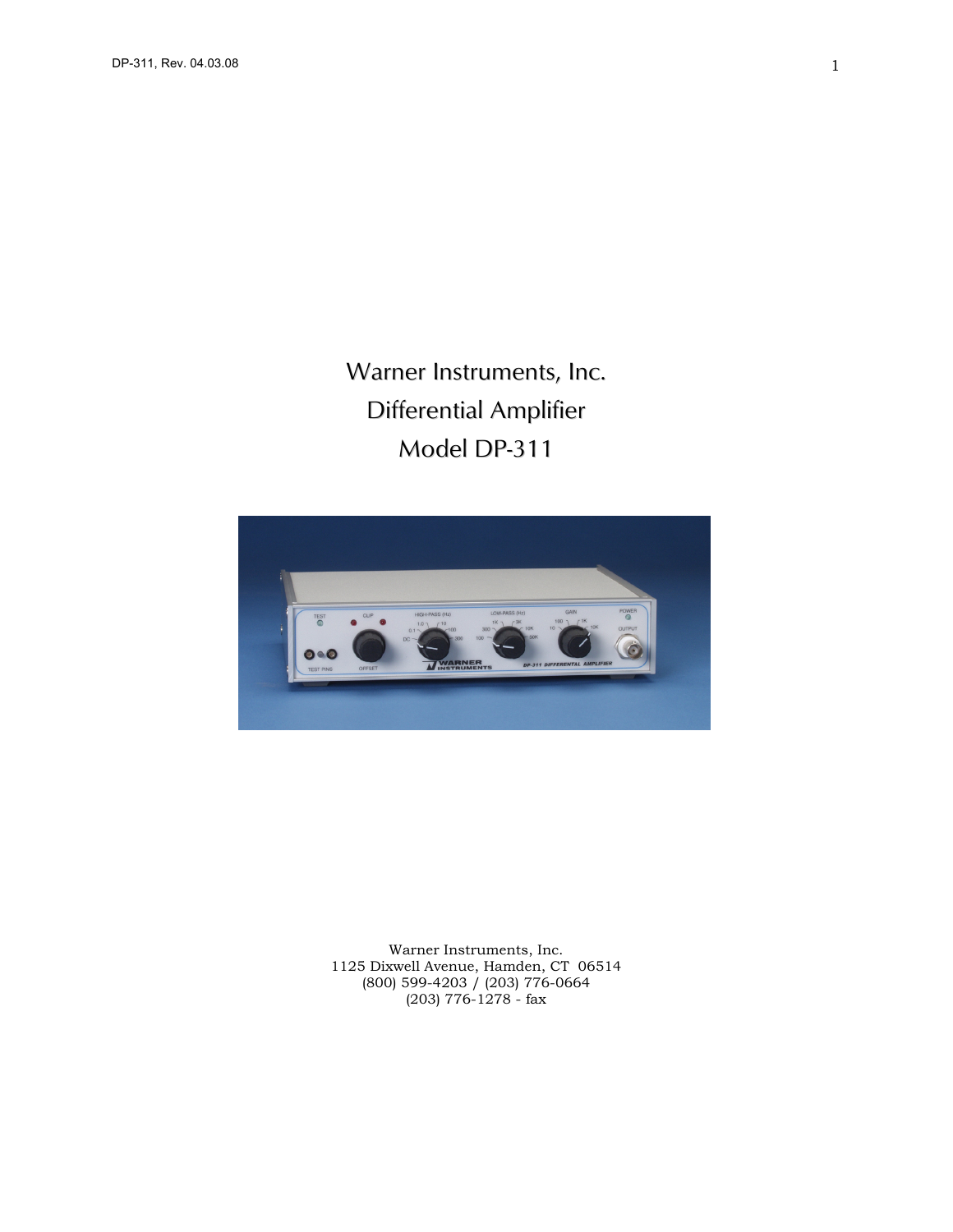# **Table of Contents**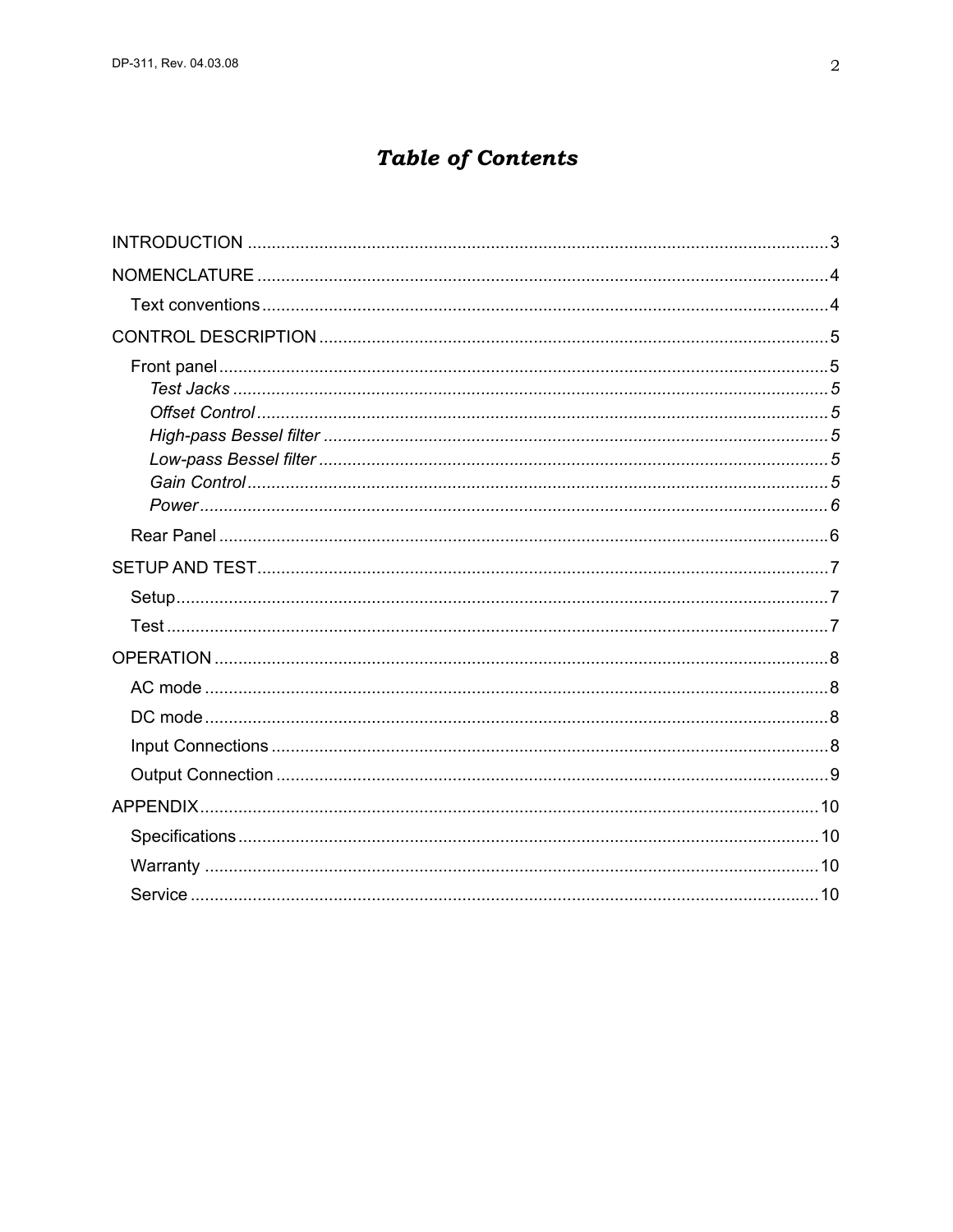<span id="page-2-0"></span>The model **DP-311** is a battery powered AC/DC amplifier offering very low noise, high gain and excellent common mode rejection.

The **DP-311** is designed for amplifying signals such as EEG, EKG and extracellular action potentials. With gain selections of  $x10$ ,  $x100$ ,  $x1000$  and  $x10,000$ ,  $\mu$ V level signals are sufficiently amplified for computer signal analysis. The input impedance is typically  $10^{12} \Omega$  and the input leakage is typically 1 pA.

The unit features both high pass and low pass filters, plus a DC operation mode. An inputoffset control nulls potentials present at the input, which can be seen at the output in DC mode. Front panel test pins apply 1 mV pulses to the headstage input to check operation of the entire system.

The **DP-311** is powered by AC line power and contains no batteries. The line voltage covers a range of 90-270 V AC at 50 or 60 Hz. Consequently there is no need to select the line voltage.

Principal features of the **DP-311** include:

- $\checkmark$  Low noise
- $\checkmark$  Gains to x 10,000
- $\checkmark$  Excellent common mode rejection
- $\checkmark$  Internal 2-pole low-pass Bessel filter
- $\checkmark$  Internal 2-pole high-pass Bessel filter
- $\checkmark$  Compact design

THIS EQUIPMENT IS NOT DESIGNED NOR INTENDED FOR USE ON HUMAN SUBJECTS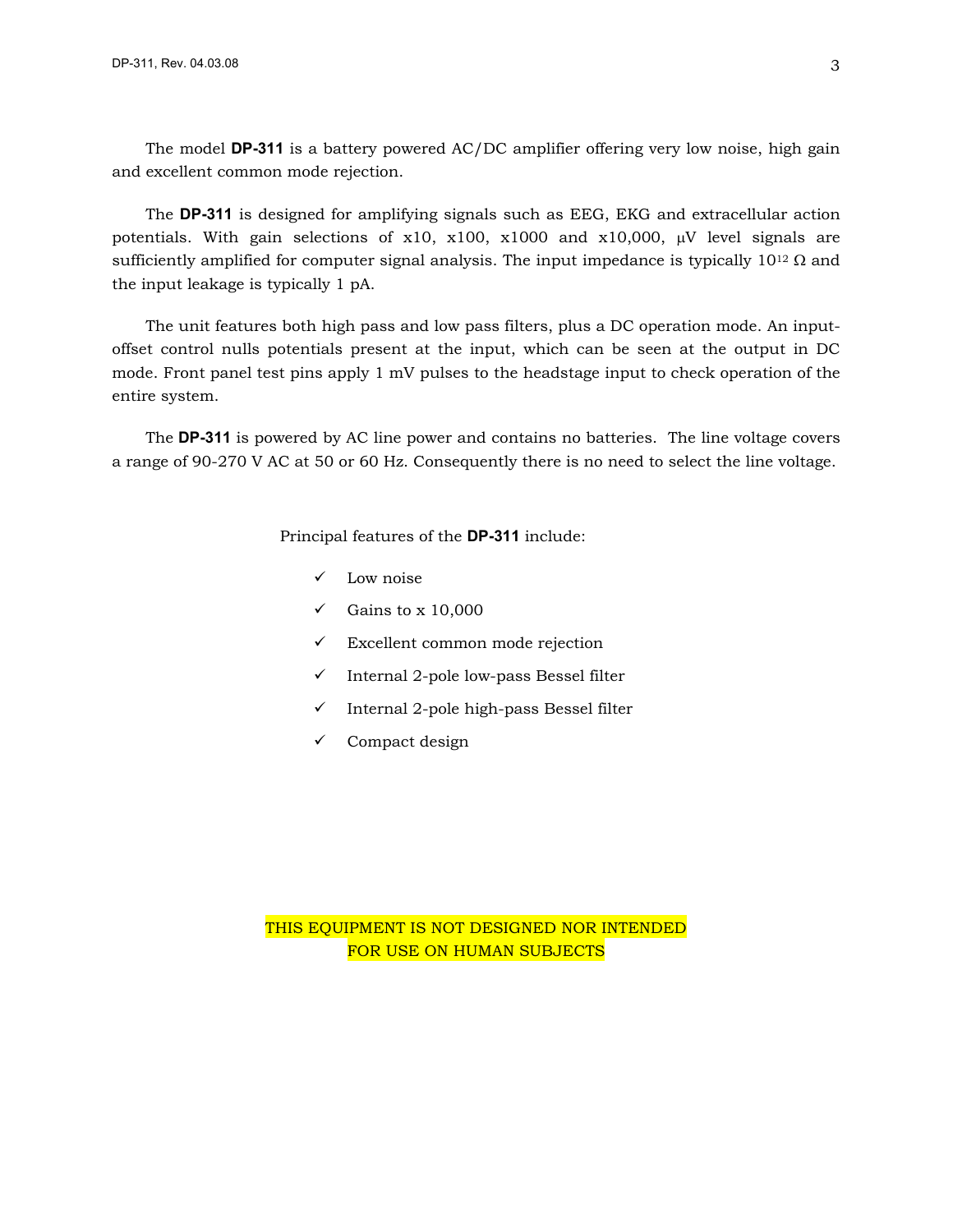## <span id="page-3-0"></span>**NOMENCLATURE**

## **Text conventions**

This manual refers to amplifier controls at two functional levels; specific controls and the settings of these controls. To minimize the potential for confusion, we have employed the following text conventions.

- ¾ Product numbers are presented using **bold type**.
- ¾ References to a specific control is specified using SMALL CAPS.
- ¾ References to individual control settings are specified using *italic type*.
- > Special comments and warnings are presented in highlighted text.
- $\triangleright$  Any other formatting should be apparent from context.

Since it is our goal to provide clarity rather than complexity, we welcome any feedback you may wish to provide.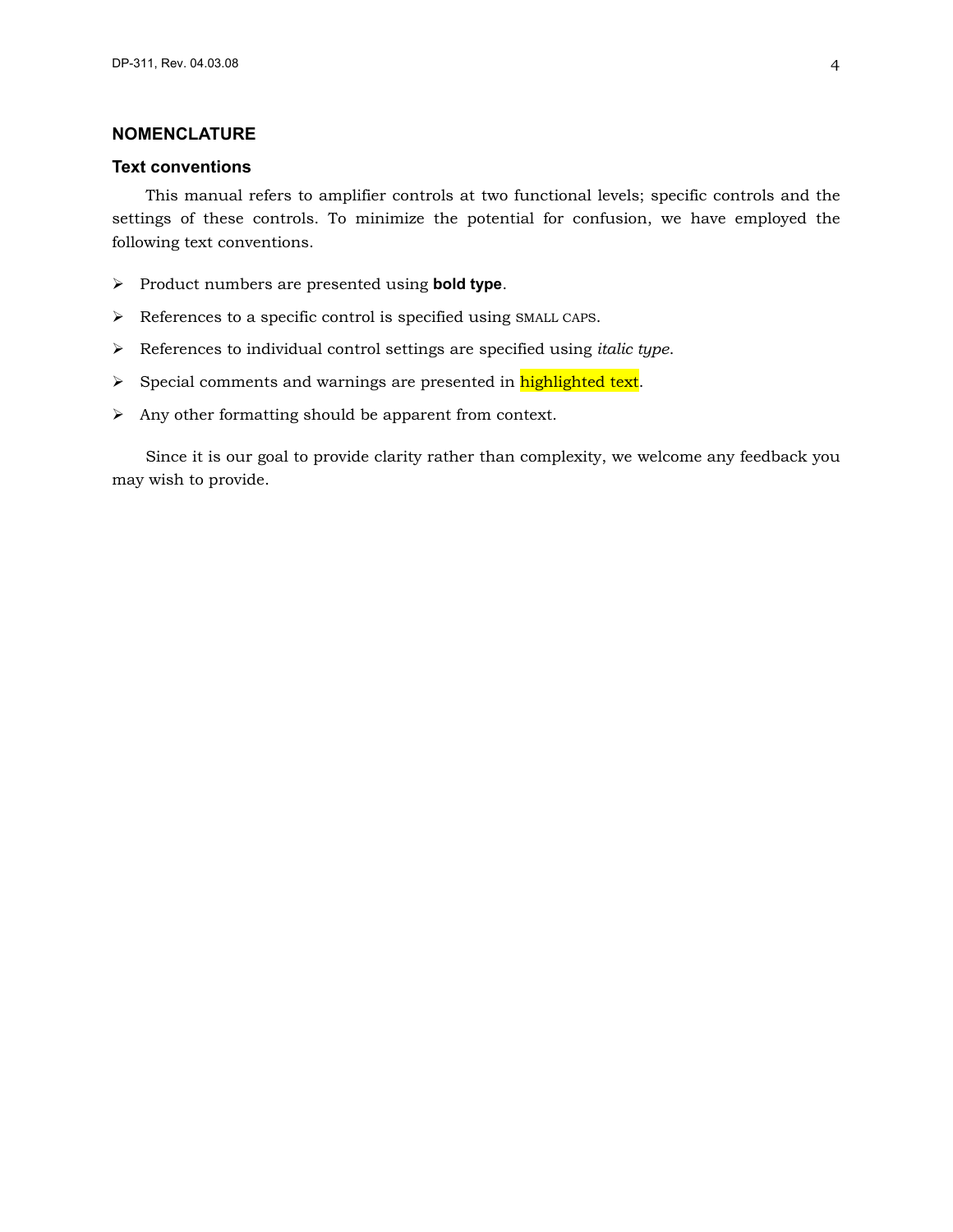## <span id="page-4-0"></span>**CONTROL DESCRIPTION**

The front panel of the **DP-311** houses the TEST JACKS, an OFFSET CONTROL, the HIGH PASS FILTER and LOW PASS FILTER controls, a GAIN CONTROL, and an OUTPUT BNC.

The POWER SWITCH, the HEADSTAGE INPUT, and the CIRCUIT and CHASSIS GROUNDS are located on the rear panel of the **DP-311.** The power cord attachment and fuse are also located on the rear panel.

### **Front panel**



## *Test Jacks*

The TEST JACKS provide a  $1 \text{ mV}$  test signal for the system. A light indicates operation of the internal generator which is *on* when the small button between the TEST JACKS is depressed by the headstage.

## *Offset Control*

The OFFSET CONTROL provides DC offset to the amplifier inputs. The instrument is capable of providing offsets up to ±600 mV in either AC or DC modes.

CLIPPING LIGHTS indicate clipping of the amplifier output. Two LEDs are provided to indicate clipping *high* or clipping *low*. Clipping offsets can be **OFFSET** 



#### *High-pass Bessel filter*

The HIGH-PASS BESSEL FILTER sets the low frequency limit of the amplifier from DC to 300 Hz in 6 steps of *DC, 0.1, 1, 10, 100,* and *300 Hz*.

While placing the amplifier in *DC* mode disables the high-pass filter, all other controls remain active.

#### *Low-pass Bessel filter*

adjusted using the OFFSET CONTROL.

The LOW-PASS BESSEL FILTER sets the high frequency limit of the amplifier from 100 Hz to 50 kHz in 6 steps of *100, 300, 1000, 3000, 10,000,* and *50,000 Hz*.





## *Gain Control*

The gain control sets the overall system gain from 10 to 10,000 in 4 steps.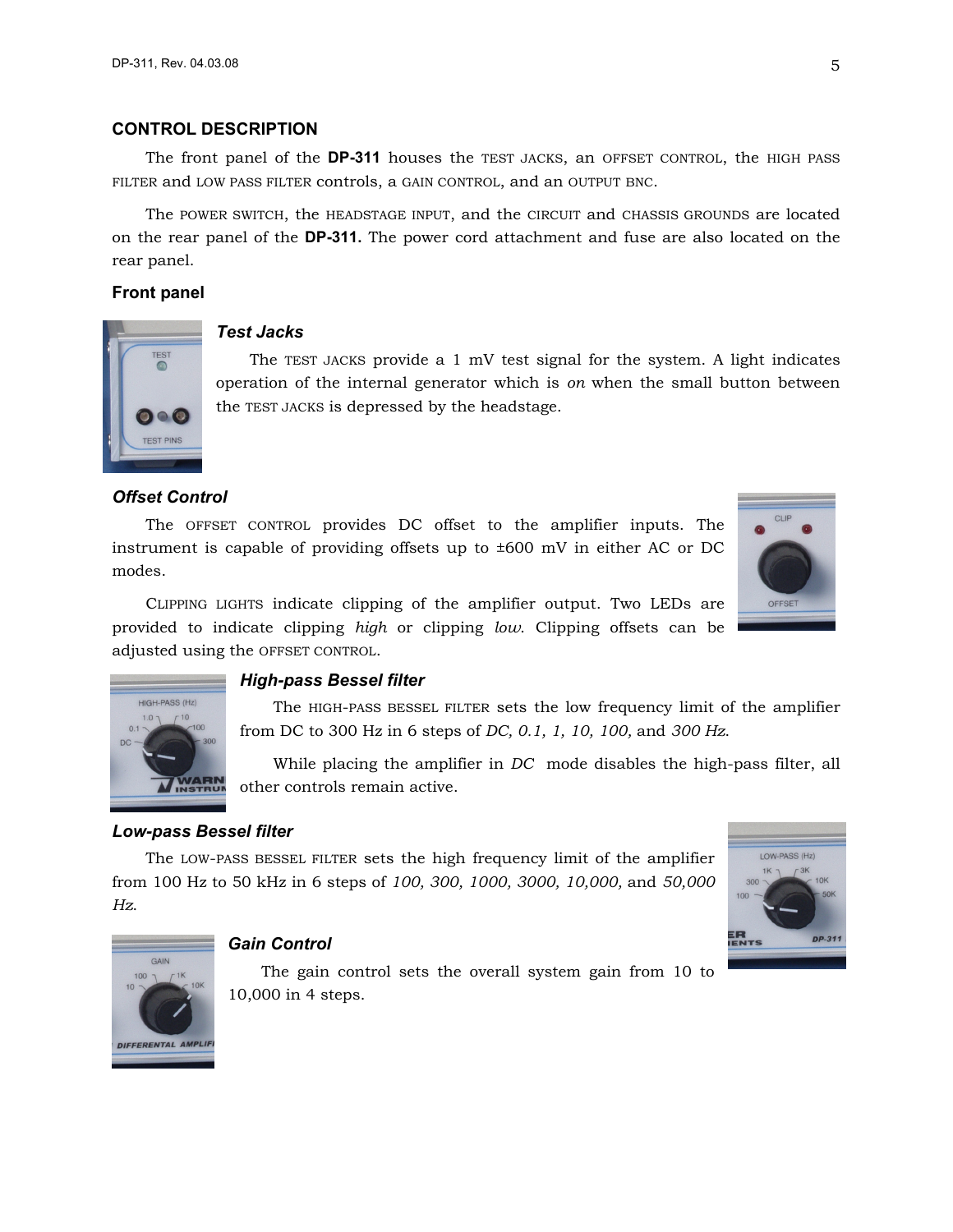## <span id="page-5-0"></span>*Power*

The power section contains an LED which indicates when power is applied to the unit. (The POWER SWITCH is located on the rear-panel.) The OUTPUT BNC is also located in this section and provides connection to a chart recorder, oscilloscope or data acquisition system.



## **Rear Panel**

The rear panel of the **DP-311** houses the POWER SWITCH, the FUSE/POWER ENTRY MODULE, CIRCUIT and CHASSIS GROUNDING JACKS and the HEADSTAGE CONNECTOR.

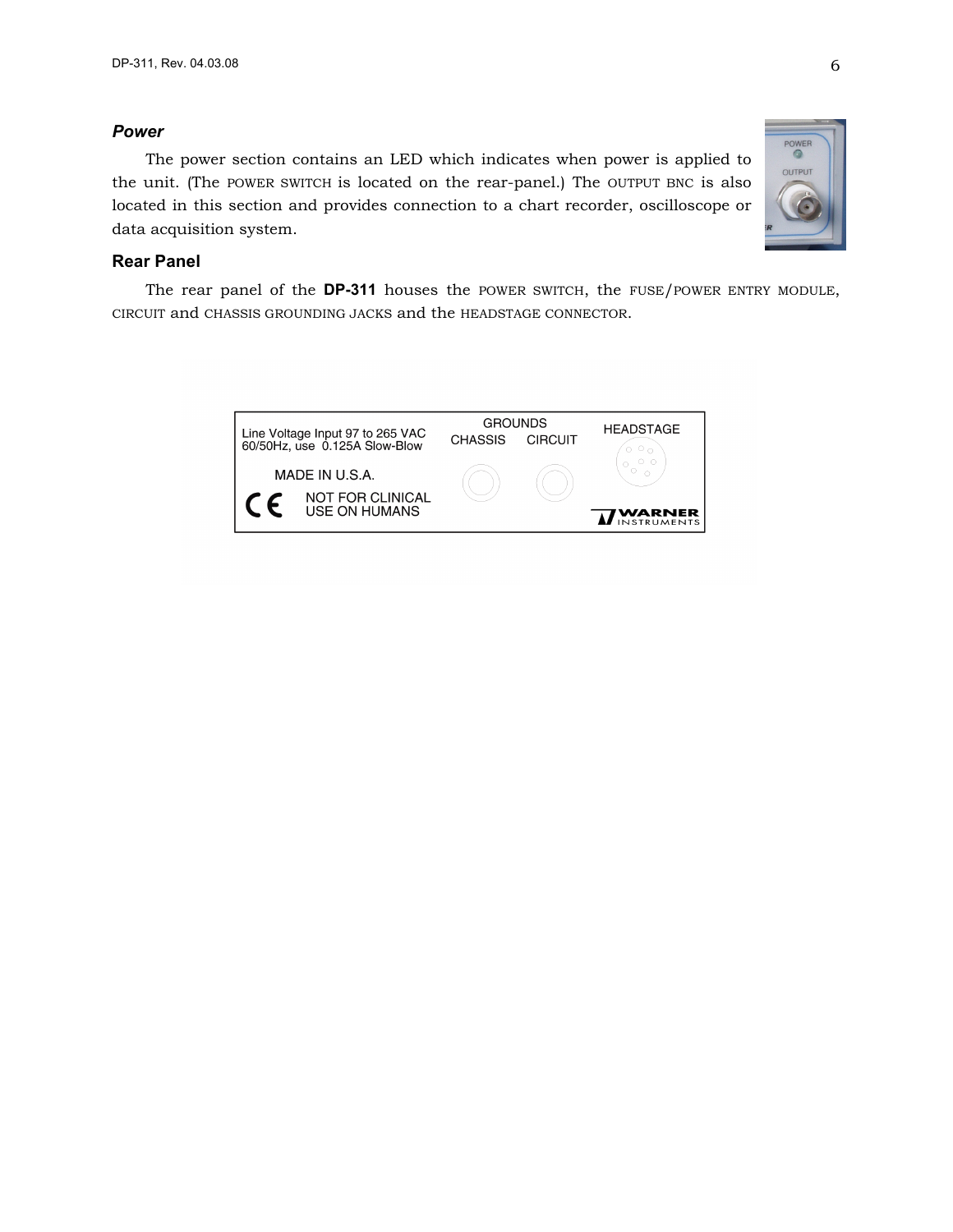## <span id="page-6-0"></span>**SETUP AND TEST**

#### **Setup**

Setup of the **DP-311** is simple. Place the amplifier near your experiment and connect the power cable to the rear of the instrument. Run a BNC from the OUTPUT of the **DP-311** to your data collecting apparatus (e.g. data acquisition system). Place the headstage into position within your experimental setup and connect the headstage to the amplifier.) Setup is complete.

**NOTE:** Be sure the POWER SWITCH is *off* before plugging the amplifier in.

#### **Test**

Before beginning an experiment, it's a good practice to perform a simple test to verify that the **DP-311** is functioning properly.

1. With the power *off* set the front panel controls as follows:

| HIGH-PASS (Hz) | DC               |
|----------------|------------------|
| LOW-PASS (Hz)  | $10 \text{ kHz}$ |
| GAIN           | 1000             |

- 2. Connect the **DP-311** OUTPUT BNC to an oscilloscope or your data acquisition system.
- 3. Connect the headstage to instrument and turn the power *on*.
- 4. Plug the headstage into the TEST JACKS, but not far enough to depress the TEST BUTTON between the pins.
- 5. Adjust the OFFSET CONTROL for a *zero-volt* baseline on the oscilloscope.
- 6. Set the HIGH-PASS FILTER control to *0.1 Hz*
- 7. Allow time for the baseline to return to zero.
- 8. Push the headstage fully into the TEST JACKS (i.e.: far enough to depress the test button).

**NOTE:** Take care to keep the headstage handle perpendicular to the TEST JACKS to avoid stressing the input pins of the headstage.

- 9. When the TEST BUTTON is depressed, the TEST INDICATOR LED will be *on* and the amplifier will enter test mode.
- 10. In test mode, the headstage input is connected to a 1 mV p-p square wave at 100 Hz. This signal will appear as a  $1 \nV$  p-p square wave at the OUTPUT BNC when the instrument gain is at 1000. Note that both CLIPPING INDICATORS are *off*.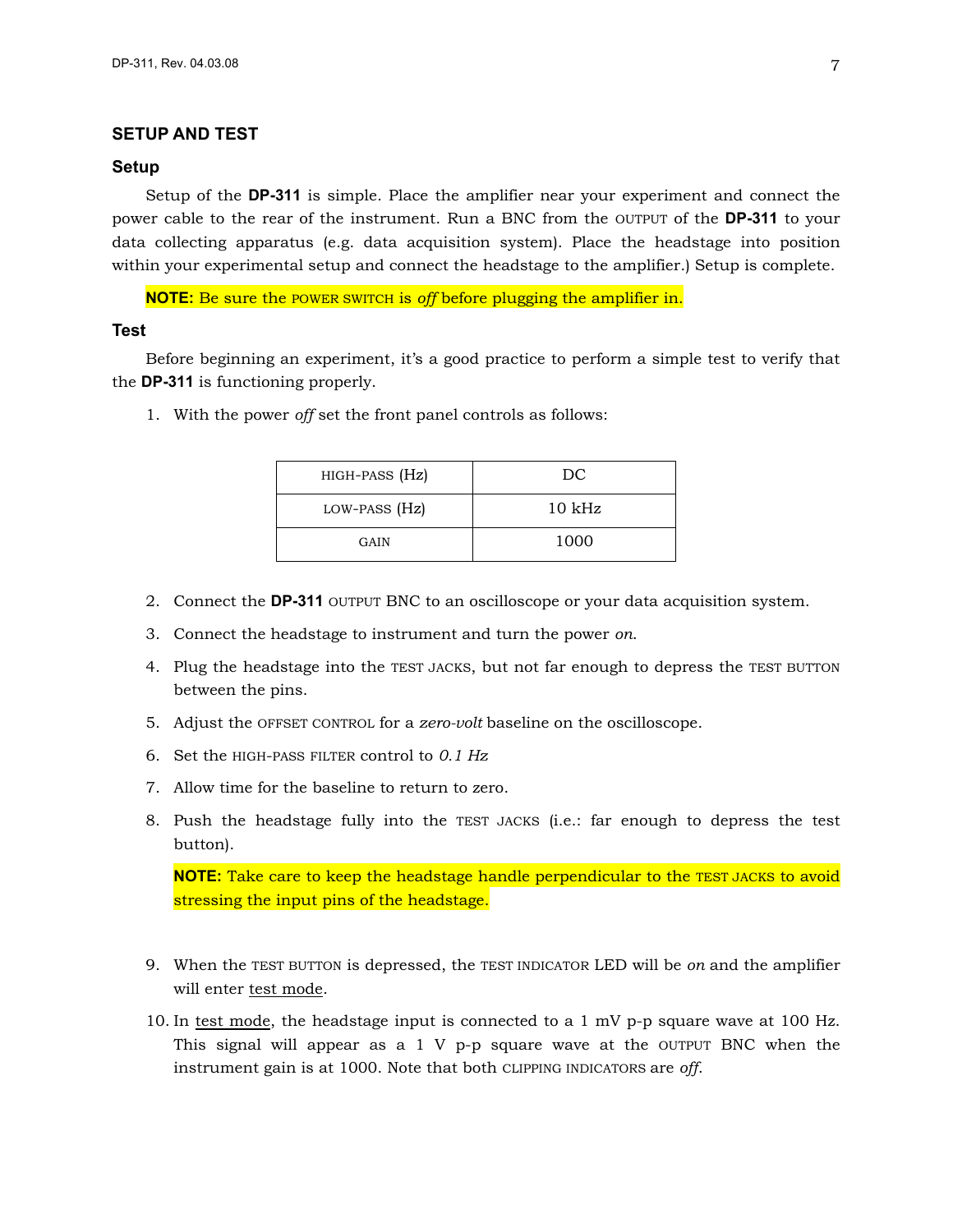## <span id="page-7-0"></span>**OPERATION**

The amplifier can be placed in either *AC* or *DC modes* and can be used for either differential or single-ended readings. Therefore, four configurations are possible.

## **AC mode**

In *AC mode*, the headstage inputs are capacitively coupled (AC coupled) to the amplifier through a DC blocking capacitor. This prevents pure DC from entering the amplifier. As a result, the amplifier output will return to baseline in the presence of a constant potential difference at the headstage inputs.

The amplifier is placed in *AC mode* by selecting a cut off frequency other than *DC* (e.g., 0*.1, 1.0, 10, 100,* or *300 Hz*) using the HIGH PASS FILTER control. *AC mode* is useful for recording biopotential signals such as EEG, EMG, and ECG.

## **DC mode**

In *DC mode*, the headstage inputs are direct coupled (DC coupled) to the amplifier through a resistance. As a result, a constant potential difference at the headstage inputs will be passed to the amplifier output.

*DC mode* is useful for making measurements through high impedance fluid filled microelectrodes. Warner Instruments manufactures a complete line of microelectrode holders useful in connecting microelectrodes to the **DP-311** headstage.

| <b>Holder</b>       | Model    | Order#  |
|---------------------|----------|---------|
| for 1.0 mm OD glass | ESP-F10N | 64-0980 |
| for 1.2 mm OD glass | ESP-F12N | 64-0981 |
| for 1.5 mm OD glass | ESP-F15N | 64-0982 |
| for 2.0 mm OD glass | ESP-F20N | 64-0983 |

The following electrode holders are recommended for use with **DP-311**:

#### **Input Connections**

The pins on the headstage represent the positive and negative inputs of a differential amplifier and the headstage case is connected to the system ground.

For differential readings, use both pins for inputs. A GROUND CLIP is provided to connect the headstage case (i.e.: system ground) to the experimental ground if so desired.

For single-ended readings, the GROUND CLIP can be tied to the negative input pin, allowing the positive pin to be used as the amplifier input.



**NOTE**: The negative and positive pins are labeled on the headstage.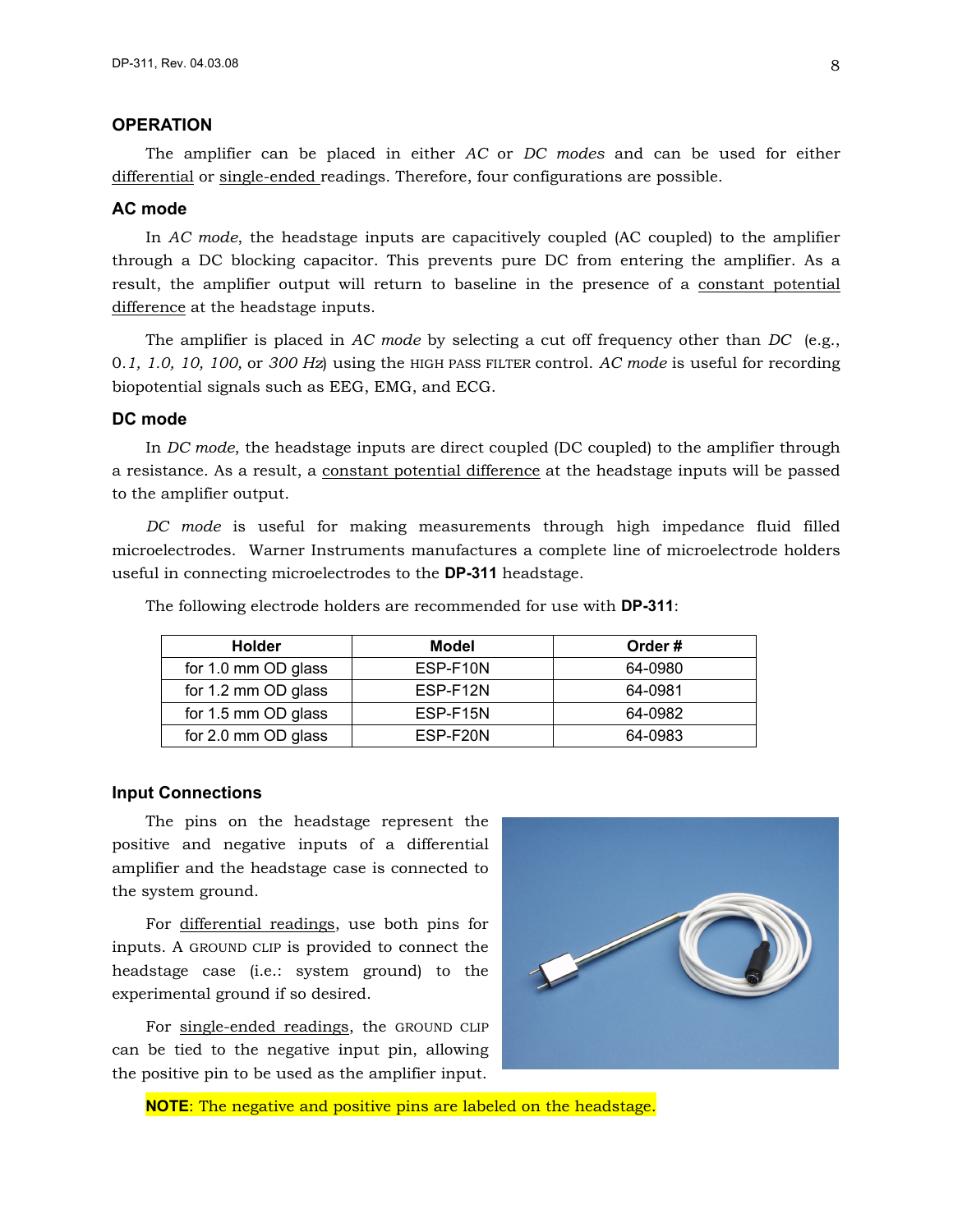## <span id="page-8-0"></span>**Output Connection**

The OUTPUT BNC connector on the front panel is the output of the amplifier. It is used to tie the **DP-311** to an oscilloscope or recording device. If a data acquisition system is used, it must be capable of resolving  $a \pm 10$  V signal.

Similar to the headstage, the shell of the OUTPUT BNC is also connected to the system ground. When the OUTPUT BNC of the **DP-311** is connected to an oscilloscope (or recording device), the ground of the oscilloscope will be carried through to the headstage case via the common ground. Consequently, any part of the experiment that is tied also to the headstage ground will be connected to the oscilloscope ground.

**NOTE**: Under these conditions, any additional grounds connected to the headstage case will create a ground loop in the system.